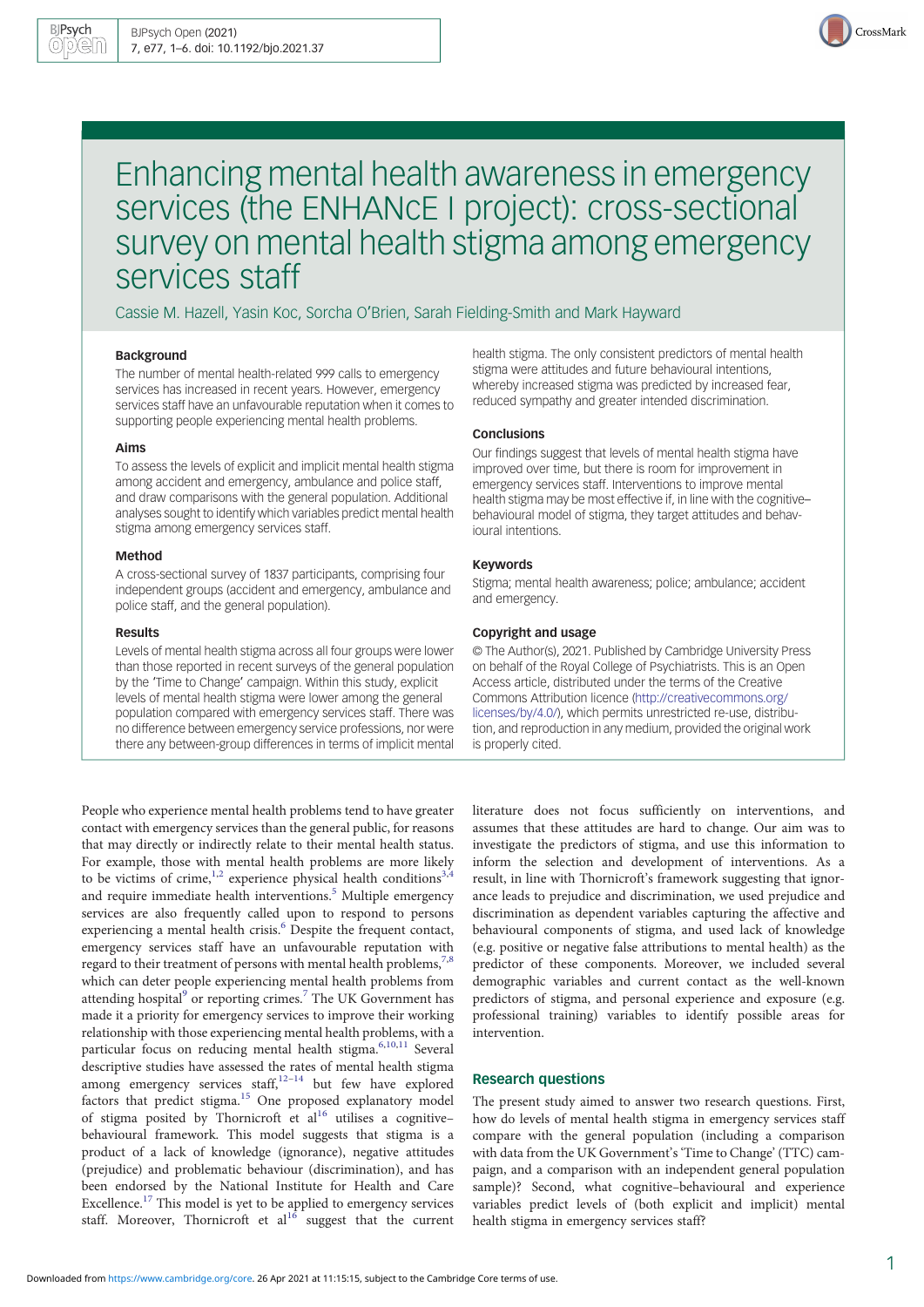# Method

#### Design

We utilised a between-group, cross-sectional survey, comprising four participant groups: police, ambulance and accident and emergency (A&E) staff, and members of the general population. These groups were compared in terms of their explicit (i.e. self-reported) and implicit levels of stigma toward people with mental health problems.

## **Participants**

Participants were either members of the general population (i.e. not working in the emergency services) or emergency services employees (police, ambulance or A&E staff) working in a role that involved the potential to come into direct contact, either in person or via the telephone, with the public. We aimed to recruit 300 participants per group (police, ambulance and A&E staff, and members of the general population), for a total of 1200 participants. The recruitment target is based on the results of an a priori power calculation that revealed 268 participants are needed to detect a medium between-group effect  $(d = 0.30)$  with a power of 0.8 and an  $\alpha$  of 0.05.

## Procedure

The online survey was promoted via emergency services in South-East England and via social media and survey sharing sites. The promotional materials contained a link to the online survey; upon clicking on the link, participants were presented with information about the study and asked to complete an eligibility assessment. Eligible persons were invited to complete an informed consent statement, followed by a series of self-report questionnaires and a brief computer task. Finally, participants were presented with a debrief statement.

#### Measures

2

#### Sample characteristics

In addition to asking basic demographic questions, we assessed the level of contact participants had with mental health in terms of personal experience (the extent to which participants had their own experience of mental health problems), personal exposure (how much contact participants had with persons experiencing mental health problems in their personal lives), professional contact (the extent to which participants had come into contact with people experiencing mental health problems within their job), professional training (the extent to which participants had received training in supporting people with mental health problems) and confidence (participants' confidence in their ability to support people with mental health problems). All of the above variables were assessed with a single-item, seven-point Likert scale, with one indicating never and seven indicating very much. We used personal experience, professional training and confidence in our analysis. Profession and personal exposure variables are already captured by the Reported and Intended Behaviour Scale (RIBS) current contact scale.

In the original project protocol, we planned to report the results of the Mental Health Knowledge Schedule (MAKS).<sup>18</sup> However, we were unable to validate the pre-established factor structure, nor were we able to determine a revised one. We therefore have not included the MAKS in our present analysis. With respect to the other measures used, we have used the factor structures derived from our own analysis.

The UK Department of Health Community Attitudes to Mental Illness questionnaire

The UK Department of Health Community Attitudes to Mental Illness questionnaire (CAMI) is the measure used by the TTC

campaign to assess mental health stigma. There are multiple versions of the CAMI, and we used the original 27-item version reported by the TTC campaign.[19](#page-5-0) Higher scores indicate greater acceptance of persons with mental health problems (i.e. less stigma). We used the CAMI as the prejudice component of stigma. Within the current study, the scale had high internal consistency (Cronbach's  $\alpha$  = 0.87).

## Social Distance Scale

The version of the Social Distance Scale (SDS) used in the present study assessed the extent to which a person wishes to distance themselves from someone with mental health problems.<sup>[20](#page-5-0)</sup> The SDS has seven items that form a single scale, with higher scores indicating less need for social distance (i.e. less stigma). We used the SDS as the discrimination component of stigma. Psychometric evaluation of data from the current study suggests that the measure has strong internal consistency (Cronbach's  $\alpha$  $= 0.86$ ).

#### Implicit attitudes

In addition to the questionnaires above, we utilised the Brief Implicit Association Test (BIAT) to measure implicit negative perceptions of those with mental health problems.<sup>21</sup> The BIAT was modified to detect danger-related mental health attitudes. The target categories used were 'mental illness' versus 'physical disability', with the attribute categories of 'dangerous' versus 'safe'. The time taken for participants to pair a target with an attribute is taken to represent the participant's underlying attitudes. That is, pairing 'mental illness' with 'dangerous' faster than pairing 'mental illness' and 'safe' suggests increased levels of stigma. Scores were computed with the algorithm developed by Rüsch et al. $^{21}$  $^{21}$  $^{21}$  We used BIAT as an implicit prejudice component of stigma.

Participating in the BIAT required participants to press a righthand response key if the word matched either of the two categories, and a left-hand response key if it did not match either category. There were two blocks of 20 trials each, one with the category pairing mental illness/dangerous and the other one with the pairing mental illness/safe. The blocks were counterbalanced across participants. In each block, the four practice trials were excluded from analyses, as were any participants who incurred >30% errors.

The completion of the BIAT was an optional part of the survey because this required the downloading of the appropriate software. Consequently, the sample size for this part of the analysis is much smaller than for other parts of the survey.

#### Attribution Questionnaire

The Attribution Questionnaire<sup>22</sup> originally had 20 items assessing beliefs about people with mental health problems. However, our psychometric evaluation suggested the removal of items 7, 13, 15 and 20, and these items were excluded. The Attribution Questionnaire has two subscales: fear toward people with mental health problems and sympathy for people with mental health problems. We used the Attribution Questionnaire as the lack of knowledge component of stigma. Higher scores indicate greater fear or sympathy toward those with mental health problems. The measure has strong internal consistency (fear scale, Cronbach's  $\alpha$  = 0.92; sympathy scale, Cronbach's  $\alpha$  = 0.73).

# **RIBS**

The  $RIBS<sup>23</sup>$  has eight items that measure either current contact or future behavioural intentions toward those with mental health problems, across four contexts: living with, working with, friends with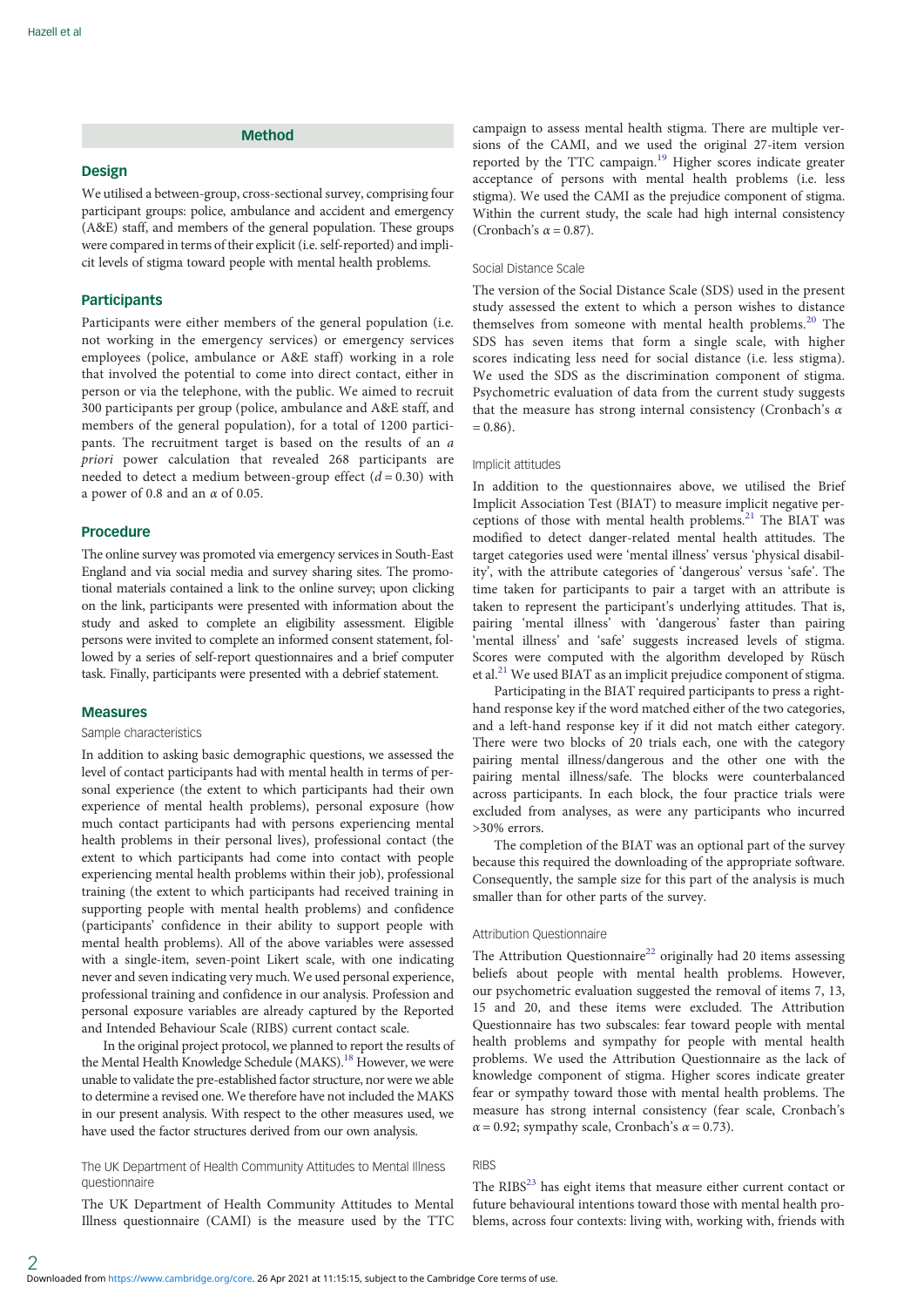or neighbours with. We only used current contact as a predictor of attitudes by getting a sum score of four items. Higher scores indicate greater current contact with someone experiencing mental health problems.

#### Ethics

The authors assert that all procedures contributing to this work comply with the ethical standards of the relevant national and institutional committees on human experimentation, and with the Helsinki Declaration of 1975, as revised in 2008. All procedures involving human participants were approved by the Health Research Authority (Integrated Research Application Service identifier 224998; Research Ethics Committee reference 17/LO/1536). Written informed consent was obtained from all participants via an online tick-box statement.

## Analysis plan

First, to determine whether levels of mental health stigma reported in our sample differed from those reported previously by the TTC campaign, $19$  we conducted four separate, one-sample *t*-tests comparing our participants' scores on the CAMI to the mean general population score reported by the TTC campaign (mean 108.9). Second, to assess differences in levels of mental health stigma between our three emergency services groups and our general population sample, we ran three separate, one-way (participant group: police versus ambulance versus A&E versus general population) independent analyses of variance, one for each of three dependent variables: the SDS, CAMI and BIAT. Where any significant main effects were identified, these were further explored with Games-Howell post hoc tests. Finally, to identify predictors of mental health stigma in each of the three emergency services staff groups, we ran three separate multiple regression models (one per staff group), with scores on the CAMI as the dependent variable, and the demographic variables (i.e. age, gender, educational level), experience and exposure variables (i.e. personal experience, professional training, confidence and current contact) and the knowledge component of the cognitive–behavioural model of stigma (i.e. fear and sympathy) as the predictors.

#### Results

## Sample characteristics

A total of 2579 participants began the survey; however, after excluding those participants who did not provide consent, our final sample size was 1837. The sample characteristics are outlined in [Table 1.](#page-3-0) Across all participant groups, the sample was largely White British and middle-aged, and had some level of formal education. The gender split of our participants varied by group, with a greater number of women for ambulance and A&E staff and the general population, and a greater number of men for police staff.

## How do levels of mental health stigma compare with TTC data?

All of our participants reported significantly less stigma than the 2014 TTC sample (A&E staff: t(360) = 7.96, P < 0.001; ambulance staff:  $t(377) = 7.92$ ,  $P < 0.001$ ; police staff:  $t(632) = 10.37$ ,  $P < 0.001$ ; general population:  $t(464) = 15.07$ ,  $P < 0.001$ ).

# How do levels of mental health stigma in emergency services staff compare with those observed in the current general population sample?

There was also a significant main effect of participant group on attitudes toward people with mental health problems, as measured by the CAMI  $(F(3, 1833) = 10.31, P < 0.001)$ . Post hoc tests revealed that the levels of mental health stigma were significantly greater in emergency services staff (A&E staff:  $P = 0.003$ ; ambulance staff:  $P < 0.001$ ; police staff:  $P < 0.001$ ) compared with the general population. All other *post hoc* comparisons were non-significant ( $Ps \geq$ 0.82).

There was a significant main effect of participant group on the extent to which participants wished to distance themselves from people with mental health problems, as measured by the SDS  $(F(3, 1833) = 18.48, P < 0.001)$ . Similar to the results found with CAMI, the general population were significantly lower in mental health stigma than A&E staff ( $P < 0.001$ ), ambulance staff ( $P < 0.001$ ) and police staff  $(P < 0.001)$ , meaning that mental health stigma was greater in emergency services staff compared with the general population. All other post hoc comparisons were non-significant  $(Ps > 0.05)$ .

There was no significant effect of participant group on implicit stigma attitudes  $(F(3, 244) = 1.23, P = 0.30)$ .

# What factors predict levels of explicit mental health stigma in emergency services staff?

# A&E staff

For A&E staff, the overall regression model was significant (F(9, 339)  $= 31.46, P < 0.001$ ), with cognitive–behavioural and experience factors explaining a substantial amount of variance in mental health stigma  $(R^2 = 46\%)$ . Reduced mental health stigma was significantly predicted by being female, having higher education, personal experience of mental health issues, current contact, increased sympathy-related beliefs and reduced fear-related beliefs [\(Table 2\)](#page-3-0). Age, training and confidence did not significantly predict mental health stigma.

#### Ambulance staff

The regression model was significant for ambulance staff  $(F(9, 356) =$ 37.32,  $P < 0.001$ ), explaining a similar proportion of the variance in mental health stigma to the preceding regression analysis  $(R^2 =$ 49%). Reduced mental health stigma was associated with being younger, being female, current contact, increased sympathy-related beliefs and reduced fear-related attitudes. Education level, personal experience, training and confidence did not significantly predict mental health stigma.

#### Police staff

Finally, for police staff, the overall regression model was also found to be significant  $(F(9, 611) = 53.03, P < 0.001)$ , and explained a similar amount of variance to the previous models  $(R^2 = 44\%)$ . Reduced levels of mental health stigma were significantly predicted by being female, having higher education, personal experience of mental health issues, increased sympathy-related beliefs and reduced fear-related attitudes. Age, current contact, training and confidence did not significantly predict levels of mental health stigma.

## What factors predict levels of implicit mental health stigma in emergency services staff?

Since there were no group differences in implicit stigma (and we only had 172 participants in total who completed the implicit measure), we examined the predictors of implicit stigma for all emergency services staff together. The overall model was significant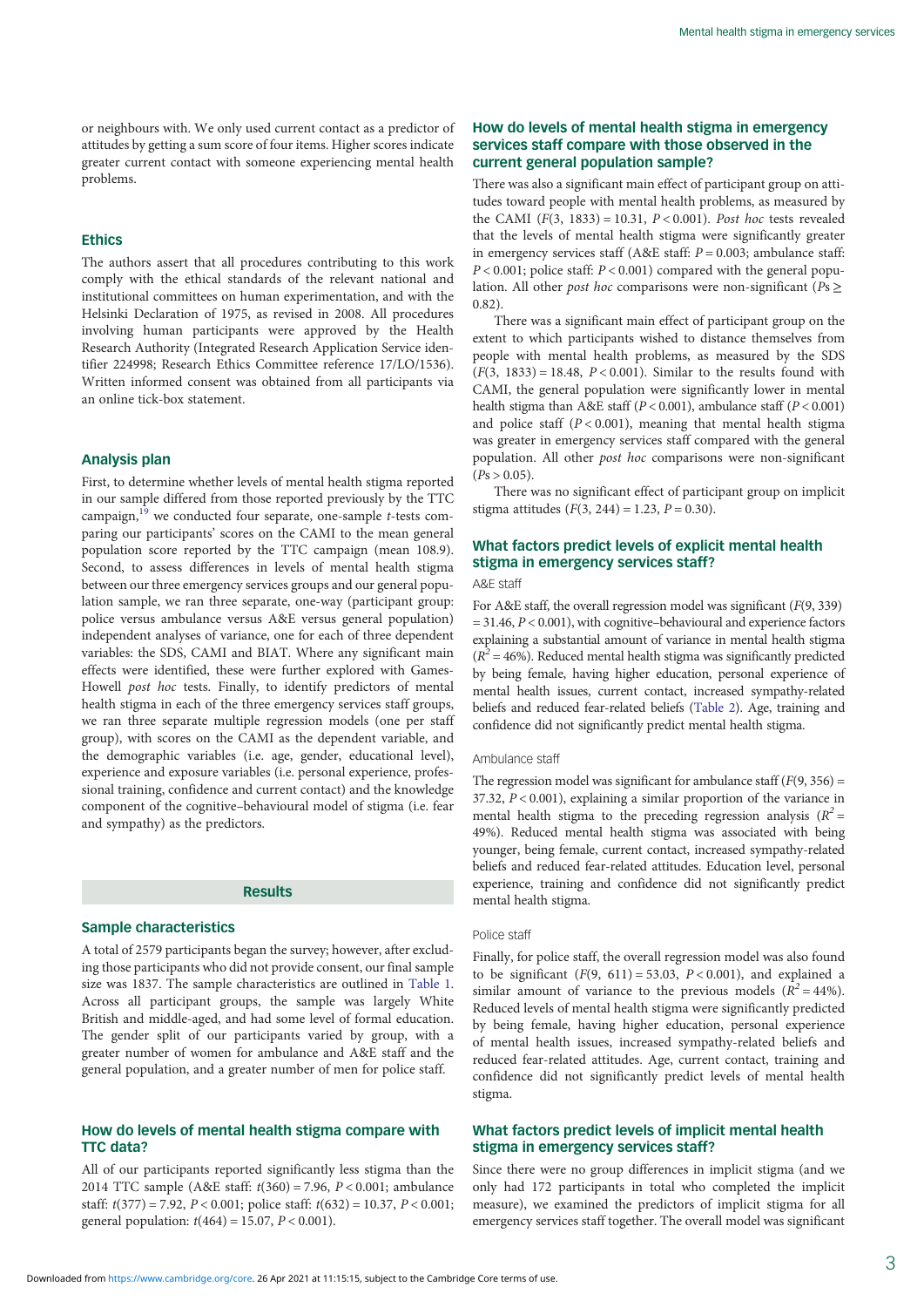<span id="page-3-0"></span>

| Table 1<br>Sample characteristics and descriptive statistics for the survey questionnaires                                                                                                      |            |                        |              |                        |                |                        |            |                        |  |  |  |  |
|-------------------------------------------------------------------------------------------------------------------------------------------------------------------------------------------------|------------|------------------------|--------------|------------------------|----------------|------------------------|------------|------------------------|--|--|--|--|
|                                                                                                                                                                                                 |            | A&E                    |              | Ambulance              |                | Police                 |            | General population     |  |  |  |  |
|                                                                                                                                                                                                 | $\sqrt{n}$ | $n$ (%) or mean (s.d.) | $\mathsf{n}$ | $n$ (%) or mean (s.d.) | $\overline{n}$ | $n$ (%) or mean (s.d.) | $\sqrt{n}$ | $n$ (%) or mean (s.d.) |  |  |  |  |
| Demographics                                                                                                                                                                                    |            |                        |              |                        |                |                        |            |                        |  |  |  |  |
| Age                                                                                                                                                                                             | 361        | 40.96 (11.35)          | 378          | 35.54 (11.51)          | 633            | 39.88 (9.85)           | 465        | 35.92 (12.66)          |  |  |  |  |
| Gender                                                                                                                                                                                          | 361        |                        | 378          |                        | 633            |                        | 465        |                        |  |  |  |  |
| Male                                                                                                                                                                                            |            | 73 (20.20)             |              | 179 (47.40)            |                | 332 (52.40)            |            | 81 (17.40)             |  |  |  |  |
| Female                                                                                                                                                                                          |            | 284 (79.70)            |              | 195 (52.60)            |                | 294 (46.40)            |            | 376 (80.90)            |  |  |  |  |
| Other                                                                                                                                                                                           |            | 2(0.60)                |              | 1(0.30)                |                | 2(0.30)                |            | 6(1.30)                |  |  |  |  |
| Prefer not to say                                                                                                                                                                               |            | 2(0.60)                |              | 3(0.80)                |                | 5(0.80)                |            | 2(0.40)                |  |  |  |  |
| Ethnicity                                                                                                                                                                                       | 361        |                        | 378          |                        | 633            |                        | 465        |                        |  |  |  |  |
| White British                                                                                                                                                                                   |            | 275 (76.20)            |              | 338 (89.40)            |                | 587 (92.70)            |            | 305 (65.60)            |  |  |  |  |
| White other                                                                                                                                                                                     |            | 35 (9.70)              |              | 32 (8.50)              |                | 26 (4.10)              |            | 82 (17.60)             |  |  |  |  |
| Asian/Asian British                                                                                                                                                                             |            | 32 (8.90)              |              | 0(0)                   |                | 2(0.30)                |            | 32 (6.90)              |  |  |  |  |
| Black/African/Caribbean/Black                                                                                                                                                                   |            | 10 (2.80)              |              | (0)                    |                | 1(0.20)                |            | 12 (2.60)              |  |  |  |  |
| <b>British</b>                                                                                                                                                                                  |            |                        |              |                        |                |                        |            |                        |  |  |  |  |
| Mixed ethnicity                                                                                                                                                                                 |            | 1(0.30)                |              | 4(1.10)                |                | 7(1.10)                |            | 18 (3.90)              |  |  |  |  |
| Other                                                                                                                                                                                           |            | 5(1.40)                |              | 1(0.30)                |                | 3(0.50)                |            | 12 (2.60)              |  |  |  |  |
| Prefer not to say                                                                                                                                                                               |            | 2(0.80)                |              | 3(0.80)                |                | 7(1.10)                |            | 4(0.90)                |  |  |  |  |
| Education                                                                                                                                                                                       | 361        |                        | 378          |                        | 633            |                        | 465        |                        |  |  |  |  |
| No formal education                                                                                                                                                                             |            | 2(0.60)                |              | 3(0.80)                |                | 8 (1.30)               |            | 9(1.90)                |  |  |  |  |
| Secondary school                                                                                                                                                                                |            | 33 (9.10)              |              | 36 (9.50)              |                | 132 (20.90)            |            | 48 (10.30)             |  |  |  |  |
| College                                                                                                                                                                                         |            | 44 (12.20)             |              | 103 (27.20)            |                | 257 (40.60)            |            | 134 (28.80)            |  |  |  |  |
| Undergraduate                                                                                                                                                                                   |            | 182 (50.40)            |              | 190 (50.30)            |                | 191 (30.20)            |            | 153 (32.90)            |  |  |  |  |
| Postgraduate                                                                                                                                                                                    |            | 97 (26.90)             |              | 42 (11.10)             |                | 38 (6.00)              |            | 120 (25.80)            |  |  |  |  |
| Prefer not to say                                                                                                                                                                               |            | 3(0.80)                |              | 4(1.10)                |                | 7(1.10)                |            | 1(0.20)                |  |  |  |  |
| Stigma                                                                                                                                                                                          |            |                        |              |                        |                |                        |            |                        |  |  |  |  |
| SDS                                                                                                                                                                                             | 361        | 2.92(0.55)             | 378          | 3.01(0.54)             | 633            | 3.02(0.54)             | 465        | 3.19(0.58)             |  |  |  |  |
| CAMI                                                                                                                                                                                            | 361        | 115.17 (14.95)         | 378          | 114.51 (13.77)         | 633            | 114.34 (13.21)         | 465        | 118.69 (14.01)         |  |  |  |  |
| Implicit attitudes                                                                                                                                                                              | 40         | 0.42(0.45)             | 65           | 0.32(0.43)             | 68             | 0.30(0.46)             | 75         | 0.25(044)              |  |  |  |  |
| Predictors                                                                                                                                                                                      |            |                        |              |                        |                |                        |            |                        |  |  |  |  |
| Attribution Questionnaire                                                                                                                                                                       |            |                        |              |                        |                |                        |            |                        |  |  |  |  |
| Sympathy                                                                                                                                                                                        | 361        | 6.51(1.58)             | 378          | 5.98 (1.32)            | 633            | 6.25(1.42)             | 465        | 6.61(1.46)             |  |  |  |  |
| Fear                                                                                                                                                                                            | 361        | 2.43(1.24)             | 378          | 2.35(0.95)             | 633            | 2.20 (0.99)            | 465        | 2.04 (1.03)            |  |  |  |  |
| <b>RIBS</b>                                                                                                                                                                                     |            |                        |              |                        |                |                        |            |                        |  |  |  |  |
| Current behaviour                                                                                                                                                                               | 356        | 2.38(1.16)             | 374          | 2.43(1.23)             | 632            | 2.66(1.03)             | 462        | 2.53(1.13)             |  |  |  |  |
| Intended behaviour                                                                                                                                                                              | 360        | 4.17 (0.78)            | 374          | 4.20(0.66)             | 632            | 4.33(0.67)             | 465        | 4.45 (0.69)            |  |  |  |  |
| Experience and exposure                                                                                                                                                                         |            |                        |              |                        |                |                        |            |                        |  |  |  |  |
| Personal experience                                                                                                                                                                             | 361        | 2.89(2.12)             | 378          | 3.75(2.01)             | 633            | 4.35(2.25)             | 465        | 4.56 (2.31)            |  |  |  |  |
| Personal exposure                                                                                                                                                                               | 361        | 4.32(2.12)             | 378          | 4.53 (1.89)            | 633            | 5.06 (1.89)            | 465        | 5.34(1.85)             |  |  |  |  |
| Professional contact                                                                                                                                                                            | 361        | 5.60(1.71)             | 378          | 6.30(1.18)             | 633            | 6.14(1.43)             | 465        | 4.35(2.25)             |  |  |  |  |
| Professional training                                                                                                                                                                           | 361        | 3.53(1.88)             | 378          | 3.99(1.57)             | 633            | 3.74 (1.79)            | 465        | 2.86 (2.22)            |  |  |  |  |
| Confidence                                                                                                                                                                                      | 361        | 4.27(1.63)             | 378          | 4.33 (1.31)            | 633            | 4.88 (1.43)            | 465        | 4.40 (1.84)            |  |  |  |  |
| A&E, accident and emergency; SDS, Social Distance Scale; CAMI, The UK Department of Health Community Attitudes to Mental Illness questionnaire; RIBS, Reported and Intended Behaviour<br>Scale. |            |                        |              |                        |                |                        |            |                        |  |  |  |  |

| Cognitive-behavioural predictors and their association with positive mental health attitudes, according to participant group<br>Table 2 |                        |            |                  |                  |                  |                   |  |  |  |  |  |
|-----------------------------------------------------------------------------------------------------------------------------------------|------------------------|------------|------------------|------------------|------------------|-------------------|--|--|--|--|--|
|                                                                                                                                         | Accident and emergency |            | Ambulance        |                  | Police           |                   |  |  |  |  |  |
|                                                                                                                                         | $b$ [s.e.]             | $\beta$    | $b$ [s.e.]       | $\boldsymbol{B}$ | $b$ [s.e.]       | $\beta$           |  |  |  |  |  |
| (Constant)<br>Demographics                                                                                                              | $3.74$ [0.15]          |            | 4.25 [0.16]      |                  | 4.10 [0.12]      |                   |  |  |  |  |  |
| Age                                                                                                                                     | $0.00$ $[0.00]$        | 0.04       | $-0.01$ [0.00]   | $-0.10*$         | $0.00$ $[0.00]$  | 0.03              |  |  |  |  |  |
| Gender (female, 0; male, 1)                                                                                                             | $-0.16$ [0.05]         | $-0.13**$  | $-0.09$ [0.04]   | $-0.09*$         | $-0.01$ [0.03]   | $-0.11***$        |  |  |  |  |  |
| <b>Educational level</b>                                                                                                                | $0.06$ [0.02]          | $0.12**$   | $0.04$ [0.02]    | 0.07             | $0.03$ $[0.02]$  | $0.06*$           |  |  |  |  |  |
| Experience and exposure                                                                                                                 |                        |            |                  |                  |                  |                   |  |  |  |  |  |
| Personal experience                                                                                                                     | $0.03$ [0.01]          | $0.14**$   | $0.01$ $[0.01]$  | 0.03             | $0.03$ $[0.00]$  | $0.15***$         |  |  |  |  |  |
| Professional training                                                                                                                   | $0.01$ [0.01]          | 0.04       | $-0.01$ [0.01]   | $-0.03$          | $0.00$ $[0.00]$  | 0.01              |  |  |  |  |  |
| Confidence                                                                                                                              | $-0.01$ [0.02]         | $-0.04$    | $-0.01$ $[0.02]$ | $-0.02$          | $-0.00$ [0.01]   | $-0.01$           |  |  |  |  |  |
| Current contact                                                                                                                         | $0.05$ [0.02]          | $0.11**$   | $0.10$ $[0.02]$  | $0.27***$        | $0.03$ $[0.01]$  | 0.06 <sup>†</sup> |  |  |  |  |  |
| Attribution Questionnaire                                                                                                               |                        |            |                  |                  |                  |                   |  |  |  |  |  |
| Fear                                                                                                                                    | $-0.19$ [0.02]         | $-0.50***$ | $-0.25$ $[0.02]$ | $-0.52***$       | $-0.24$ $[0.01]$ | $-0.54***$        |  |  |  |  |  |
| Sympathy                                                                                                                                | $0.08$ [0.01]          | $0.27***$  | $0.08$ [0.01]    | $0.22***$        | $0.06$ [0.01]    | $0.19***$         |  |  |  |  |  |
| * $P < 0.05$ , ** $P < 0.01$ , *** $P < 0.001$ , <sup>†</sup> $P = 0.058$ .                                                             |                        |            |                  |                  |                  |                   |  |  |  |  |  |

 $(F(9, 162) = 2.04, P = 0.038)$ , and explained a small amount of variance ( $R^2$  = 10%). The only significant predictor was age ( $b$  = -0.01, s.e. = 0.003,  $\beta$  = 0.216); older people had more negative implicit

stigma. Gender was also marginally significant ( $b = -0.14$ , s.e. = 0.071,  $\beta$  = −0.15, P = 0.58); men had more negative implicit stigma.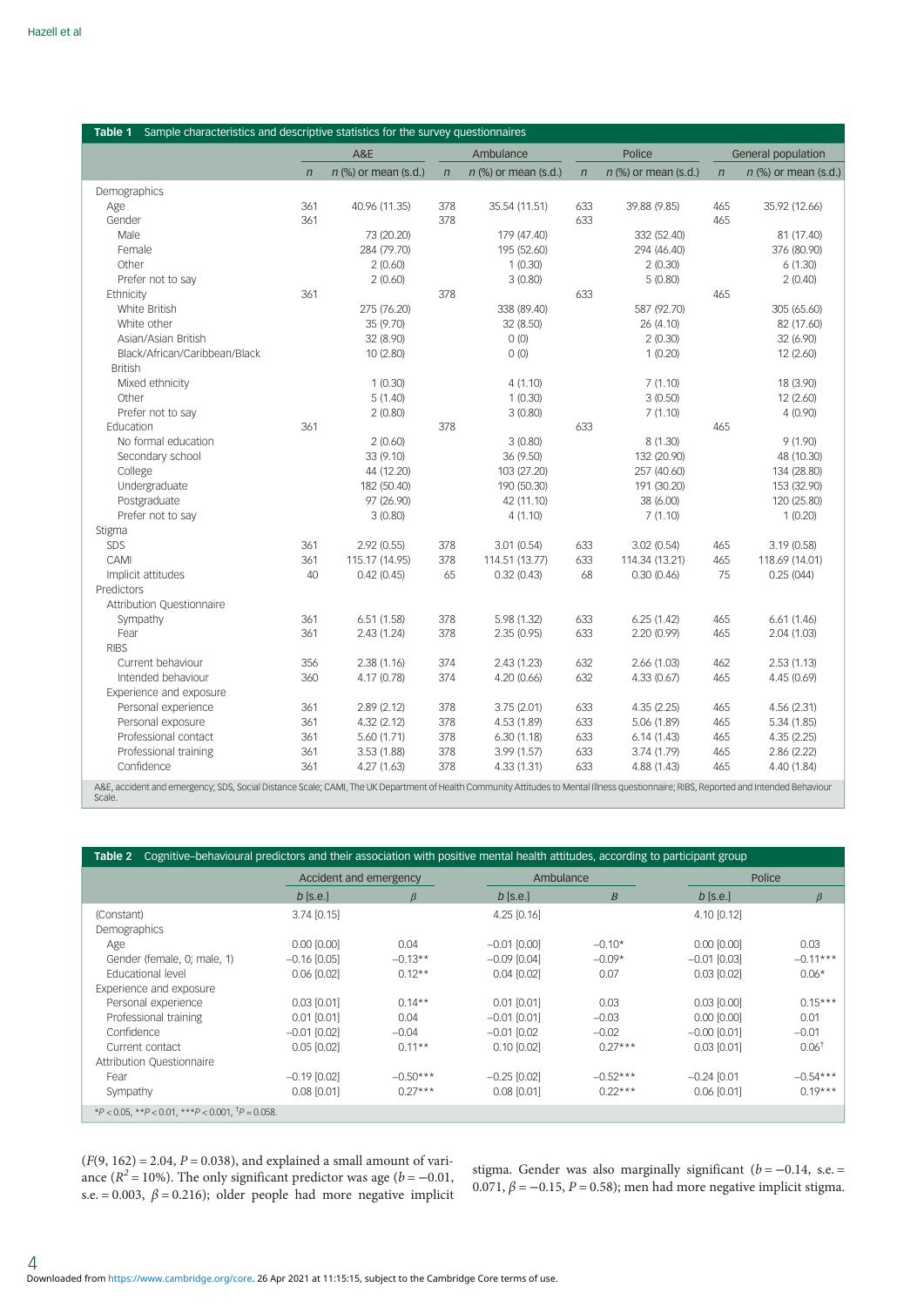## **Discussion**

The aim of this study was to assess the prevalence and predictors of mental health stigma among the general public and emergency services staff. Utilising explicit, self-report measures, we found that levels of mental health stigma across all participant groups were improved relative to those reported by the TTC campaign in  $2014$ ,<sup>[19](#page-5-0)</sup> but that stigma levels among emergency services professionals were significantly higher compared with the general public, with no significant differences apparent between professions. In contrast, our implicit assessment of mental health stigma indicated no significant differences between the four participant groups. The consistent predictors of mental health stigma across emergency services professions were gender and knowledge, whereby reduced stigma levels were predicted by being female, having increased sympathy-related beliefs and having reduced fear-related attitudes. Additionally, reduced stigma was predicted by educational level and personal experience for A&E and police staff, and by current contact for A&E and ambulance staff.

All of our participant groups reported significantly less mental health stigma than the TTC campaign<sup>19</sup> sample, including the data from our general population sample. This finding likely represents an improvement in mental health stigma over the 5-year period since the reporting of TTC findings. The longitudinal TTC campaign data supports this explanation, as stigma scores improved almost every year from 2008 to 2014.[19](#page-5-0) The longitudinal improvements in mental health stigma could be attributed to the increased exposure to anti-stigma social marketing campaigns, $24$  an overall greater awareness of  $TTC^{25-27}$  $TTC^{25-27}$  $TTC^{25-27}$  $TTC^{25-27}$  $TTC^{25-27}$  or more positive representations of mental health in the media and by celebrities.<sup>[28](#page-5-0)</sup> Further investigation is needed to identify which of these factors may explain our findings.

Within our current sample, we found a significant difference between the stigma levels of emergency services staff and the general population, with stigma levels being higher among A&E, ambulance and police staff. This finding is somewhat surprising, considering the high degree of contact emergency services staff have with persons experiencing poor mental health,<sup>6</sup> and that increased contact is associated with reduced stigma.<sup>29</sup> Although we found that current contact predicted lower stigma levels for A&E and ambulance staff, we propose that a more nuanced exploration of contact may be needed in further research, taking into consideration the nature of the contact that emergency service staff may have with those experiencing mental health problems. That is, emergency services staff are having contact with mental health patients largely when their symptoms are at their most severe, in an environment characterised as frantic, time-pressured and risk-focused.<sup>[11](#page-5-0)</sup> A working environment that is not conducive to providing mental health support, combined with the lack of opportunity for emergency services to be involved in any kind of resolution for the patients, can create feelings of frustration and hopelessness on the part of emergency services staff toward those with poor mental health.<sup>[11](#page-5-0)</sup> Further increases in contact per se are therefore unlikely to improve stigma among emergency service staff. Instead, contact with people with mental health problems would need to take place in atypical contexts that are facilitative of learning (e.g. with training environments facilitated by people with lived experience of mental health problems $^{30}$ ).

Across the emergency services groups, stigma was consistently predicted by gender, as women reported less stigma within explicit and implicit measures. This finding is consistent with the TTC campaign data, $19$  and may have implications for the targeting of any training that is aiming to reduce stigma. Other findings from our regression analysis provide support for the knowledge component of the cognitive–behavioural model of stigma being important for reduced prejudice and discrimination,<sup>16</sup> as increased sympathyrelated beliefs and reduced fear-related attitudes were consistent predictors of less stigma across the groups of emergency services staff.

## Limitations

Our findings suggest that levels of mental health stigma were generally low among the general public and emergency services participants. This result may be genuine or may reflect a sampling bias. That is, because we did not survey the whole population, it is possible our self-selected sample largely represents only those that are low in mental health stigma. This limitation could be addressed by using audit methods. Also, our questionnaire results could reflect a social desirability bias.<sup>[31](#page-5-0)</sup> There is some suggestion that this might be the case, as we did not find any significant betweengroup effects when using implicit measures of mental health stigma. However, the implicit analysis only included a subset of our participants, and this could explain the different results found. Finally, our emergency services participants were all based in South-East England. Mental health stigma levels vary according to region in the  $UK.<sup>26</sup>$  $UK.<sup>26</sup>$  $UK.<sup>26</sup>$  It is therefore reasonable to assume that our results may differ if the study was replicated in a different geographical location.

## Implications

Our findings require replication in other localities, preferably using audit methods. Among our emergency services participants, although levels of mental health stigma were significantly higher than the general public, they were lower than those found by the TTC campagin.[19](#page-5-0) This finding indicates that stigma levels among emergency services staff are improving, but there is room for further improvement. The regression analysis reported here provides a number of targets by which mental health stigma could be improved; for example, enhancing sympathy-related beliefs and reducing fear-related attitudes could improve overall stigma levels. Any interventions or training initiatives aimed at reducing mental health stigma among emergency services staff may be most effective if they are based on the cognitive–behavioural model of stigma.<sup>[16](#page-5-0)</sup>

Cassie M. Hazell, School of Social Sciences, University of Westminster, UK; **Yasin Koc,** Department of Social Psychology, University of Groningen, The<br>Netherlands; **Sorcha O'Brien**, School of Psychology, University of Sussex, UK<sub>;</sub> Sarah Fielding-Smith, Department of Experimental Psychology, University of Oxford, UK; Mark Hayward **D**, Research & Development Department, Sussex Partnership NHS Foundation Trust, UK; and School of Psychology, University of Sussex, UK

Correspondence: Dr Mark Hayward. Email: [m.i.hayward@sussex.ac.uk](mailto:m.i.hayward@sussex.ac.uk)

First received 17 Nov 2020, final revision 8 Mar 2021, accepted 18 Mar 2021

## Data availability

The data that support the findings of this study are available from the corresponding author M.H., upon reasonable request.

## Acknowledgements

We thank the lived experience advisory group who contributed to the ENHANCE project. This paper is dedicated to the memory of Liv, thank you for your hard work and dedication to improving the provision of emergency mental healthcare.

#### Author contributions

The study was designed by C.M.H., S.F.-S., M.H. and Y.K.. Data collection involved M.H. and S.O. Analysis and interpretation was led by C.M.H. and Y.K. The manuscript was drafted by C.M.H., with significant contributions from M.H. and Y.K. All of the authors were involved with the revising and finalising of the manuscript.